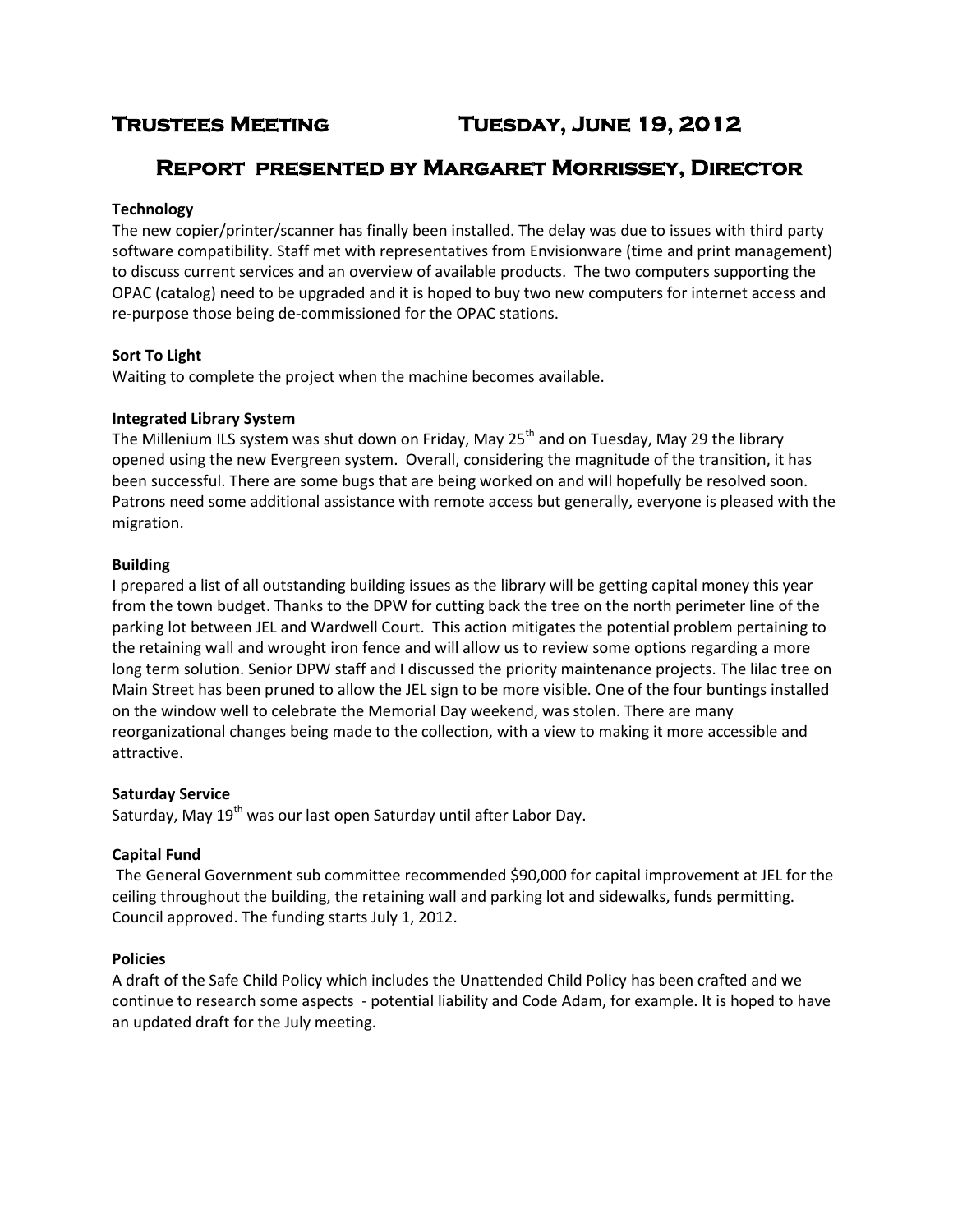## **Budget**

Working on closing the FY12 year. This year we are spending a larger portion of the book budget on eBooks as demand is being generated by our patrons.

### **Library Programs**

Representatives from the MassSupport Network presented an informational session on coping with the stress that comes with disasters, such as the June 1, 2011 tornado, and how to be better prepared in the future. The reception for the 7<sup>th</sup> Annual Artful Friends Raffle was held on Thursday, June 7<sup>th</sup>. Rita Schiano and Rob Adams performed for an enthusiastic audience. The Raffle Drawing will take place on June 28<sup>th</sup>. This annual show by donation is an excellent way for the library to connect with past exhibitors and friends who wish to support the development of the programming and presentations.

### **Southbridge FEST**

Due to the weather, the Southbridge FEST parade was cancelled. Staff and patrons had planned to participate and were disappointed to miss the opportunity to promote Summer Reading theme of *Dream Big Read*.

### **Summer Reading**

Preparations for the summer reading program are well underway. Decorations are being hung to create a festive summer atmosphere. Flags went up, decorations around the room were finished, and ice cream social supplies for next Monday's kickoff. Staff has been working cooperatively with the school department to add multiple copies of books for the school portion of summer reading.

#### **Outreach**

Staff visited South Valley Family Support Center to make a presentation on the services the library has to offer over the summer with both Southbridge and Charlton libraries in attendance.

#### **Research**

Library staff provided research materials for descendants of Holmes Ammidown interested in researching their genealogy and connection to Southbridge.

#### **School Visits**

Eastford Road School has arranged four class visits to the library where the students walk from school, listen to stories, make a craft, tour the building, and had time to play in the room before leaving. I participated in *Reach Out and Read* at West Street School.

#### **Behavior Issue**

There was an incident among a group of friends, on a recent Monday evening, just outside the building. They were spoken to by the Children's Librarian and a teacher who happened to be at JEL

#### **Staff**

The newest staff member has been cross-trained in both public service departments so he can help in all area, when needed. One of the staff has started extended sick leave. Children's Librarians attended *Book Expo America.* I have been selected for a one day leadership course organized by MLS in August.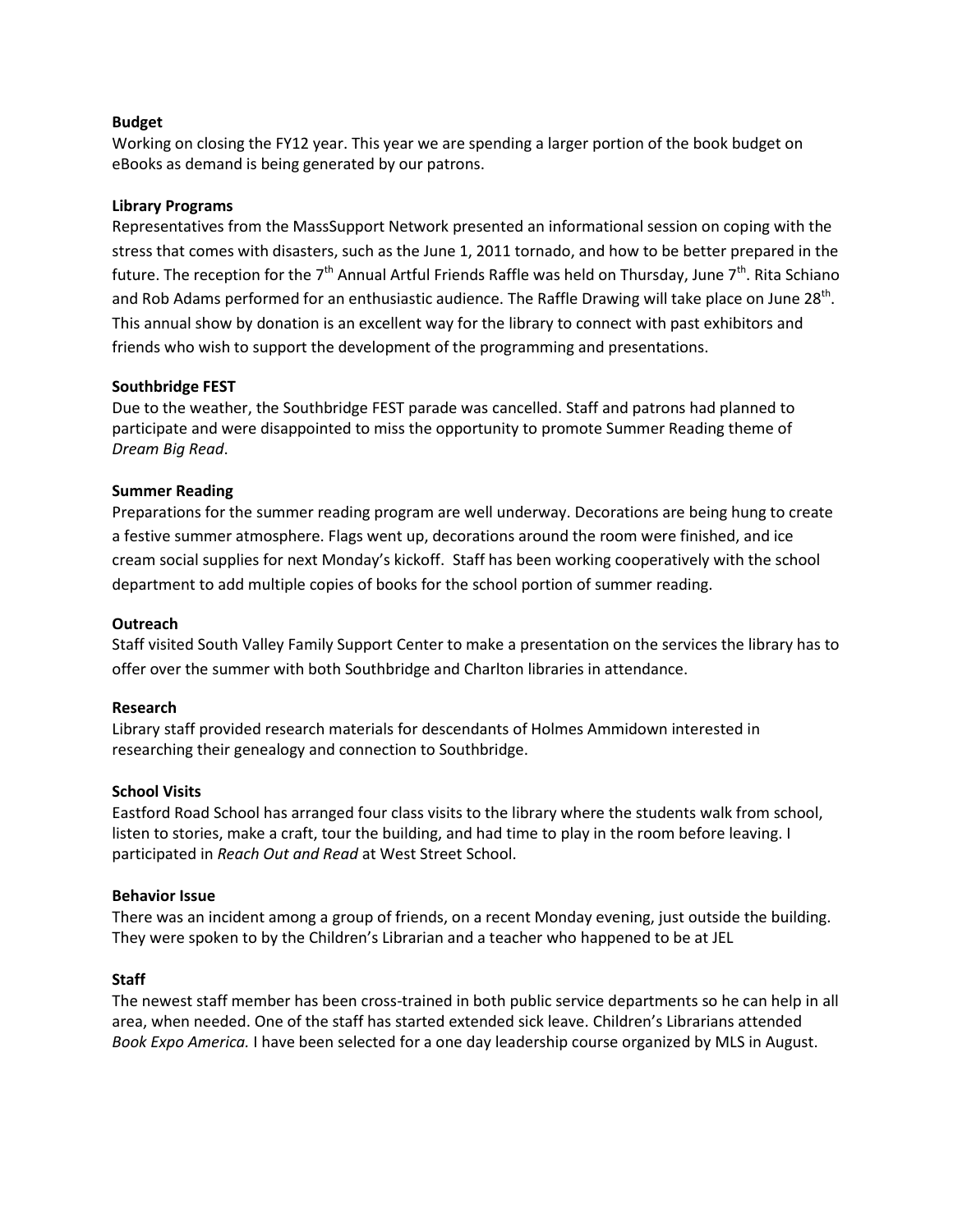# **Meetings**

Within the past month I attended the following board meetings: Digital Commonwealth and the ASPIRA Advisory Committee. The Strategic Planning meeting for Digital Commonwealth was held at JEL this week and appreciated the breakfast refreshments. MA Library System conducted a workshop in Monson on how to conduct disaster planning and deal with the aftermath of a tornado. I presented a portion of the program relating to how libraries can adapt to be Disaster Recovery Centers.

# **Digitization**

The Digital Project group at Boston Public Library has informed us that we are first in line in phase two of the grant. We hope to work on the Town of Southbridge annual reports, in this phase of the grant.

# **Donations/Grants**

Grant application submitted to the MBLC Boston Bruins/Blades library visit program. A request was made to the Historical Commission for assistance with funding the installation of the Claire J. Birtz art collection. Birdhill Design was hired to install the painting and drawing collection on the Foster Street side of the building. A patron sent a \$40 donation via his company's United Way fund.

# **Friends of Jacob Edwards Library**

The Friends are generously supporting many of the summer reading programs. They are in the process of sending out a mailing with the view to increase membership and in particular, to recruit active members.

| Tuesday 19  | Trustee Meeting with         | 12 noon                | Pioppi Room         |
|-------------|------------------------------|------------------------|---------------------|
|             | <b>Bank of America</b>       |                        |                     |
| Thursday 21 | Indian Cooking with          | 6 p.m. $-7:30$ p.m.    | Pioppi Room         |
|             | Sangita Desai*               |                        |                     |
| Monday 25   | <b>Summer Reading Starts</b> | 6:30 p.m. $-7:30$ p.m. | Children's Room and |
|             | Ice Cream Social             |                        | Craft Room          |
| Tuesday 26  | Len Cabral Storyteller^      | $3 p.m. - 4 p.m.$      | Children's Room     |
| Thursday 28 | Pride in Southbridge         | 6:30 p.m. $-7:30$ p.m. | Reading Room        |

| Month of July             | Exhibit                              |                           | Main Hall           |
|---------------------------|--------------------------------------|---------------------------|---------------------|
| Monday 2,9,16,23,30       | Inkwell Imaginings                   | 6 p.m. $-7:30$ p.m.       | Pioppi Rom          |
| Monday 2, 30              | Pajama Story Time                    | 6:30 p.m. $-7:30$ p.m.    | Children's Room     |
| Tuesday 3, 10, 17, 24, 31 | Knitting With Sonya                  | 10:30 a.m. $-$ 12:30 p.m. | <b>Reading Room</b> |
| Tuesday 3, 10, 17, 24, 31 | Teen Anime Club                      | $3:10$ p.m. $-4:30$ p.m.  | Pioppi Room         |
| Wednesday 4,11,18,25      | Crafty Wednesdays                    | All day                   | Children's Room     |
| Thursday 5                | <b>Artist Reception</b>              | 6:30 p.m. $-7:30$ p.m.    | Main Hall           |
|                           | George Breau                         |                           | <b>Reading Room</b> |
| Friday 6, 13, 20, 27      | Friday Fun Story Time                | 10:30 a.m. $-$ 11:30 a.m. | Children's Room     |
| Monday 9                  | Anime Art Workshop<br>with Andy Fish | 6 p.m. $-7:30$ p.m.       | Pioppi Room         |
| Monday 9                  | Maggie The Clown                     | 6:30 p.m. $-7:30$ p.m.    | Children's Room     |